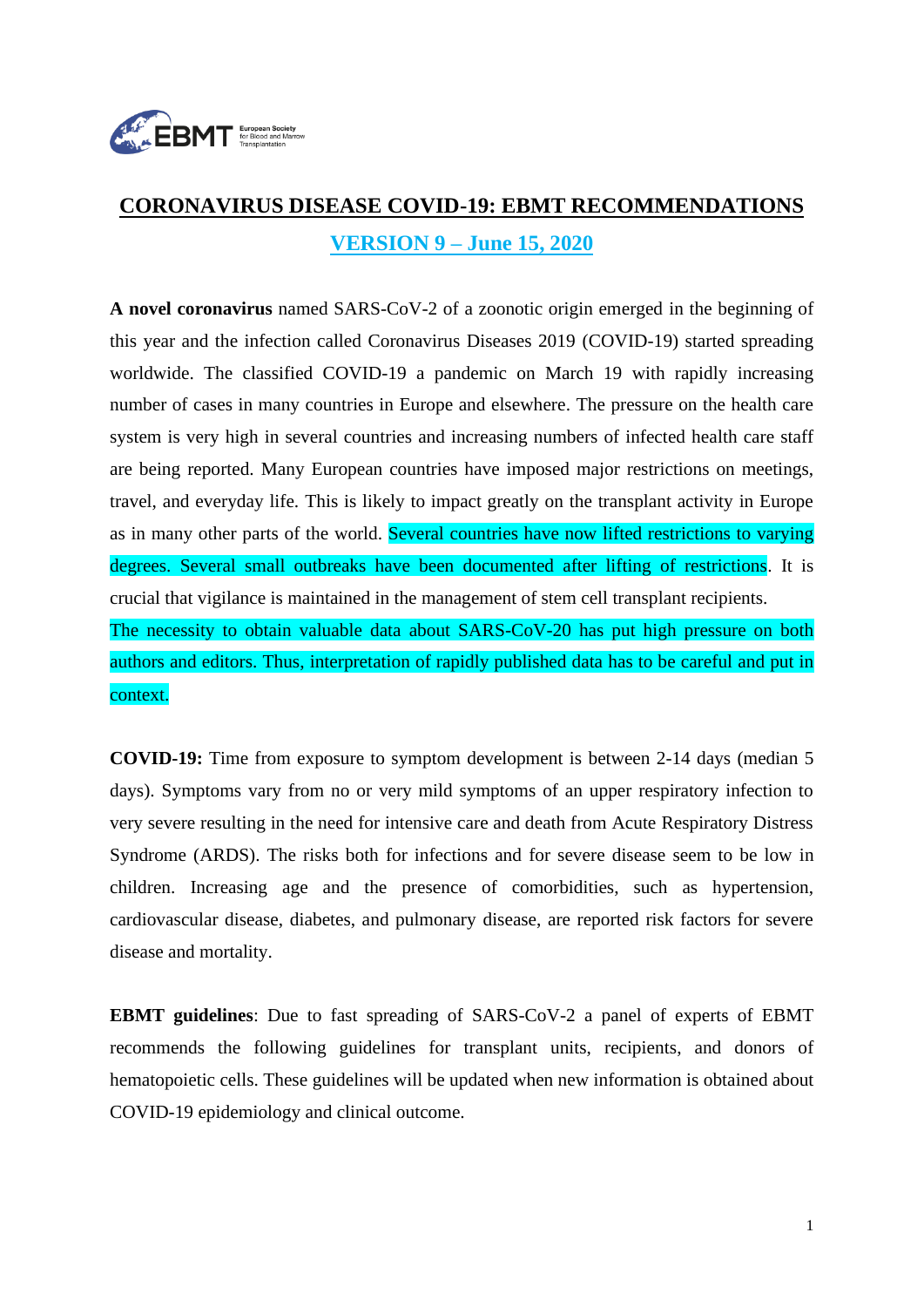**Prevention policies and procedures**: Since the COVID-19 situation varies substantially between and within countries, we recognize that centers are mandated to follow guidelines, policies, and procedures decided by national authorities as well as local and institutional policies. Avoiding exposure by adhering to recommended hygiene procedures, isolation of SARS-CoV-2 infected individuals, and social distancing especially for risk groups are currently the main prevention strategies utilized in most European countries. Limiting exposure of healthcare personnel and mitigating the psychological consequences of altered and stressful working conditions is another high priority to ensure that appropriate capacities remain available to treat patients in the middle- to long-term. Continued vigilance is crucial after restrictions in the society have been lifted and appropriate testing is strongly recommended.

Staff with any symptoms of infection should stay at home. Testing for SARS-CoV-2 is strongly recommended since symptoms can be uncharacteristic and very mild. Return to work by staff, who have recovered from COVID-19 should follow national guidelines, usually requiring the resolution of symptoms and two negative PCR results.

Training of staff in proper procedures, including caring for those with suspected or confirmed infection, ensuring adequate access to personal protection equipment and planning for possible staff shortage are critical. Personal protective equipment especially masks are important to limit the spread and to reduce the risk for health care workers to become infected. Surgical masks protect mainly for transmission of the virus from an infected individual while certain masks of the FFP2/3 class (those with an exhalation valve) protect the wearer of the mask but may not prevent from transmitting the virus. An FFP2/3 mask without exhalation valve also prevents from transmitting and is an alternative. Thus, correct selection of the mask and correct use are crucial.

**Outpatient visits and visitors:** Outpatient visits should be as much as possible either deferred or substituted with telemedicine visits if deemed appropriate and feasible. For necessary out-patient visits, it is important that appropriate measures to reduce the risk for nosocomial transmission are applied. Staff should preferably be dedicated to a COVID-19 free transplant unit and not used interchangeably to care for COVID-19 positive patients. It is critical that proper protective equipment is used as recommended by national and international competent authorities.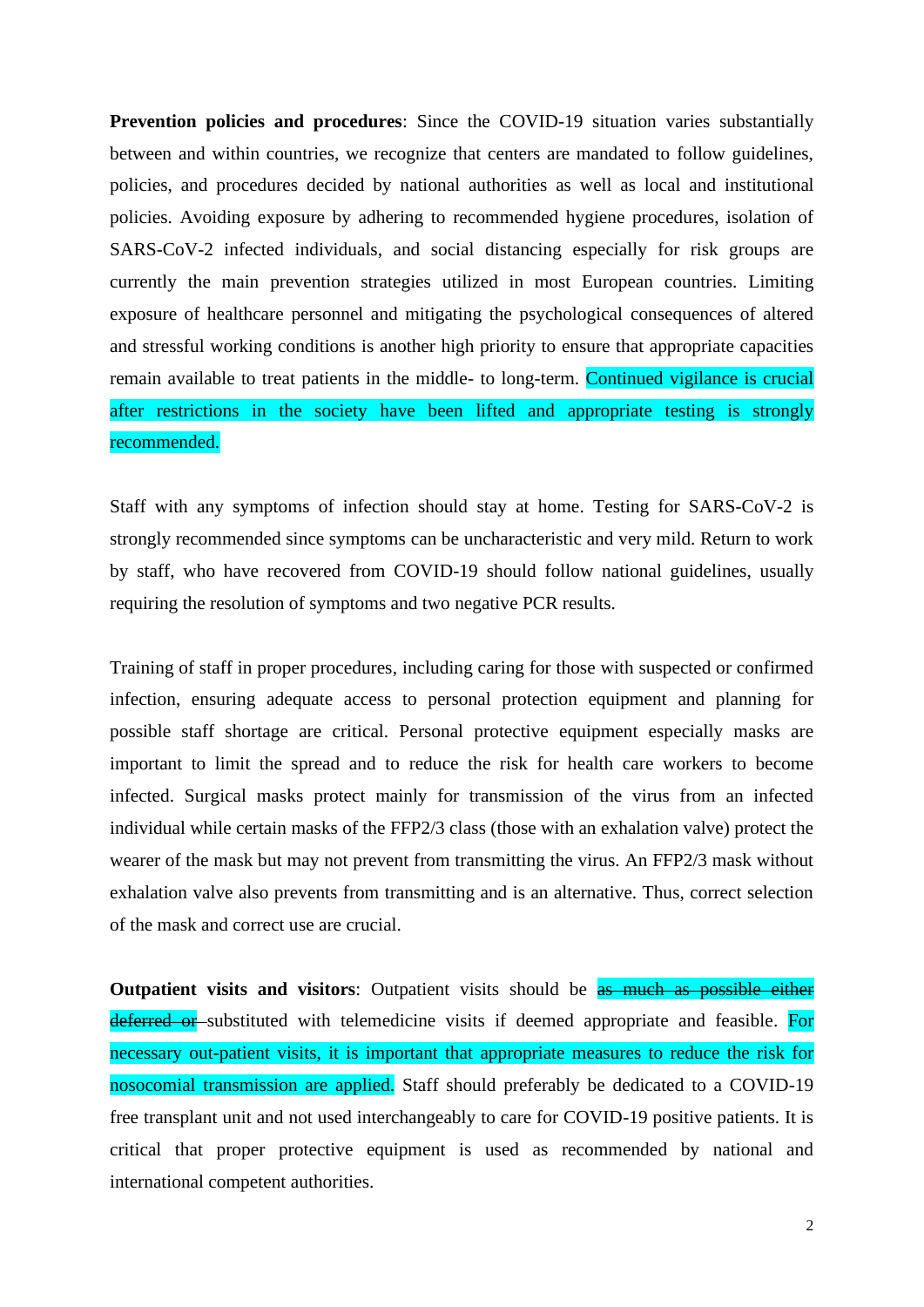Since the risk of a resurge of COVID-19 after lifting of restrictions remains unknown, it is recommended to maintain visitor restrictions in No visitors should be allowed in transplant units. There might be exceptions for parents to transplanted children; testing for SAR-CoV-2 should then be considered before entering the ward. Repeated testing might then be necessary. This will bring its own set of challenges when attempting to have end of life conversations with families who will not be present in person.

#### Patients after HCT

Considerations in HCT and CAR T-cell recipients still being regarded as immunosuppressed or having significant organ dysfunction: They should limit their risk of exposure to infected individuals as much as possible and strictly adhere to prevention practices such as hand hygiene and social distancing. Stem cell transplant patients should refrain from travel and if travel is deemed necessary, travel by private car instead of any public transportations system including train, bus, or plane is recommended if feasible.

Physical and social isolation, although a usual practice for many transplant patients, will now extend further and for a longer period of time and local services and practices need to be explored by the nursing staff to ensure that patients have adequate provision to be cared for at home.

All patients, including those without symptoms, should be triaged and tested before entering the transplant ward. Adequate space for symptomatic patients while awaiting the results of COVID-19 testing should be allocated preferably separate from the transplant unit.

Patients planned to be admitted for a transplant or to undergo CAR T-cell therapy should try to minimize the risk by home isolation 14 days before the start of the transplant conditioning. Unnecessary clinic visits should be avoided.

#### Transplant candidates

It is recognized that patients might suffer harm if transplant and other treatment procedures are delayed due to COVID-19. It is not possible to give clear guidelines regarding which procedures should be delayed since the epidemiological situation of SARS-CoV-2 circulation in the communities is highly variable between transplant centers. Before starting the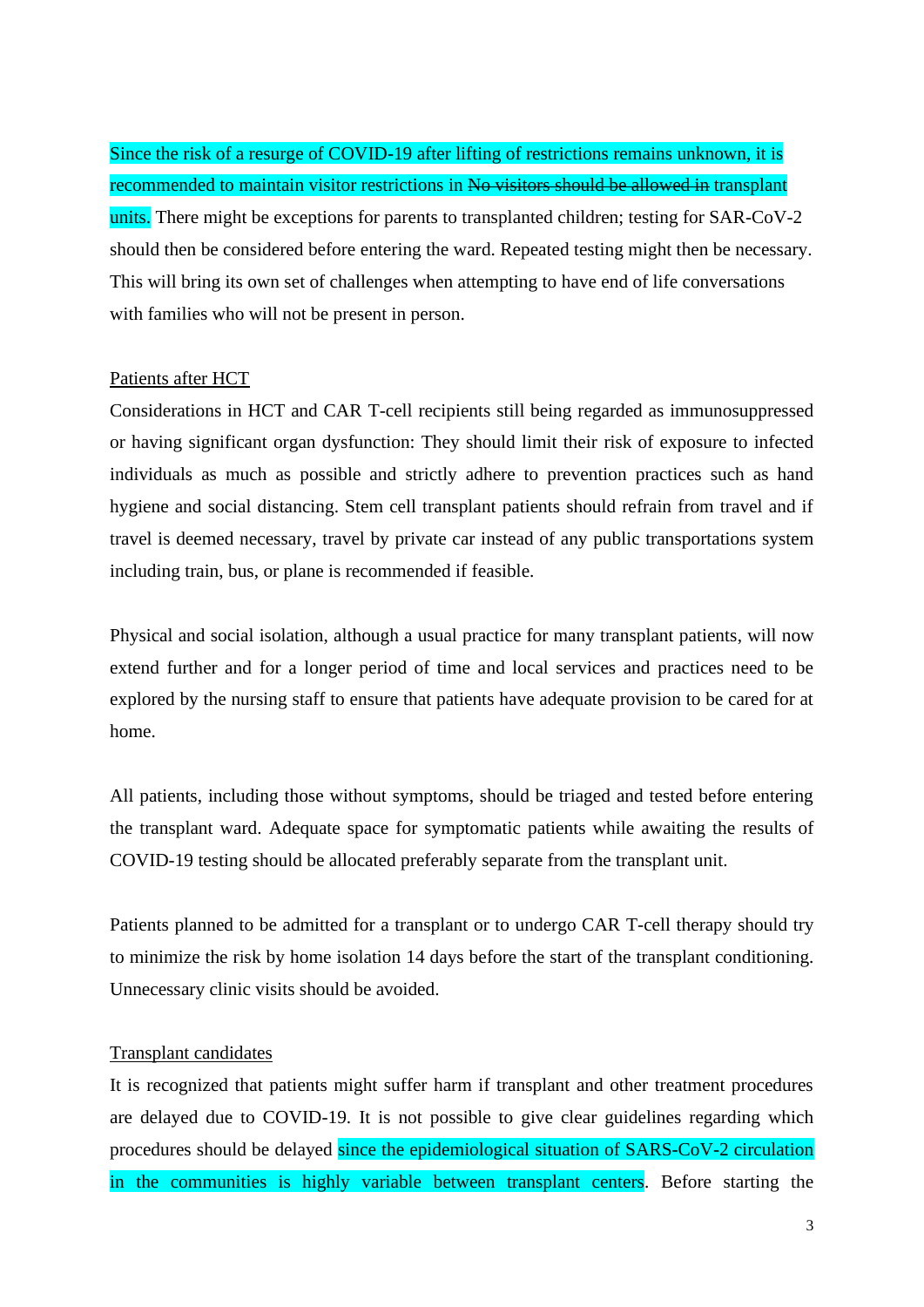transplant procedure, availability of adequately trained staff, ICU beds, ventilators, as well as availability of the stem cell product should be ensured. In countries that still have ongoing coronavirus transmission in the community, non-urgent transplants should be deferred as much as possible, especially for non-malignant disorders. For countries where no significant coronavirus transmission exists, stepwise return to normal practice can be considered but vigilance is needed if transmission recurs. For those that will have delays in treatment, signposting to appropriate local advice and support groups is of paramount importance.

All patients should be tested for SARS-CoV-2 and the test results should be negative before start of the conditioning regardless of whether upper respiratory symptoms are present.

A difficult question based on lack of data is deferral of transplant candidates if they become infected with COVID-19. The decision has to be made based on individual considerations taking into account the risk of the patient associated with on one hand the delay of the procedure and on the other proceeding with conditioning. In general, however, if a transplant candidate is diagnosed with COVID-19 a deferral of at least three months is advisable, in accordance with ECDC recommendations. However, this is not always possible due to the risk for progression of the underlying disease. This might be particularly pertinent for patients waiting for CAR T-cell therapy since this is frequently performed on patients refractory for other therapies and therefore being at a very high risk for progress of the underlying disease Therefore, in patients with high risk disease, stem cell transplantation should be deferred until the patient is asymptomatic and has two negative virus PCR swabs taken at least 24 hours apart. It might also be advisable to allow enough time for the lung function and general performance to have returned to pre-COVID-19 values or at least have improved compared to the situation during the COVID-19 disease. Deferral of 14 days is a minimum but should preferably be 21 days and a new PCR is recommended before the start of conditioning. In patients with low risk disease a three-month HCT deferral is recommended. Individual considerations have to be made for CAR T-cell patients.

In case of close contact with a person diagnosed with COVID-19 any transplant procedures (PBSC mobilization, BM harvest, and conditioning) shall not be performed within at least 14, and preferably 21, days from the last contact. Patient should be closely monitored for the presence of COVID-19, with confirmed PCR negativity before any transplant procedure is undertaken.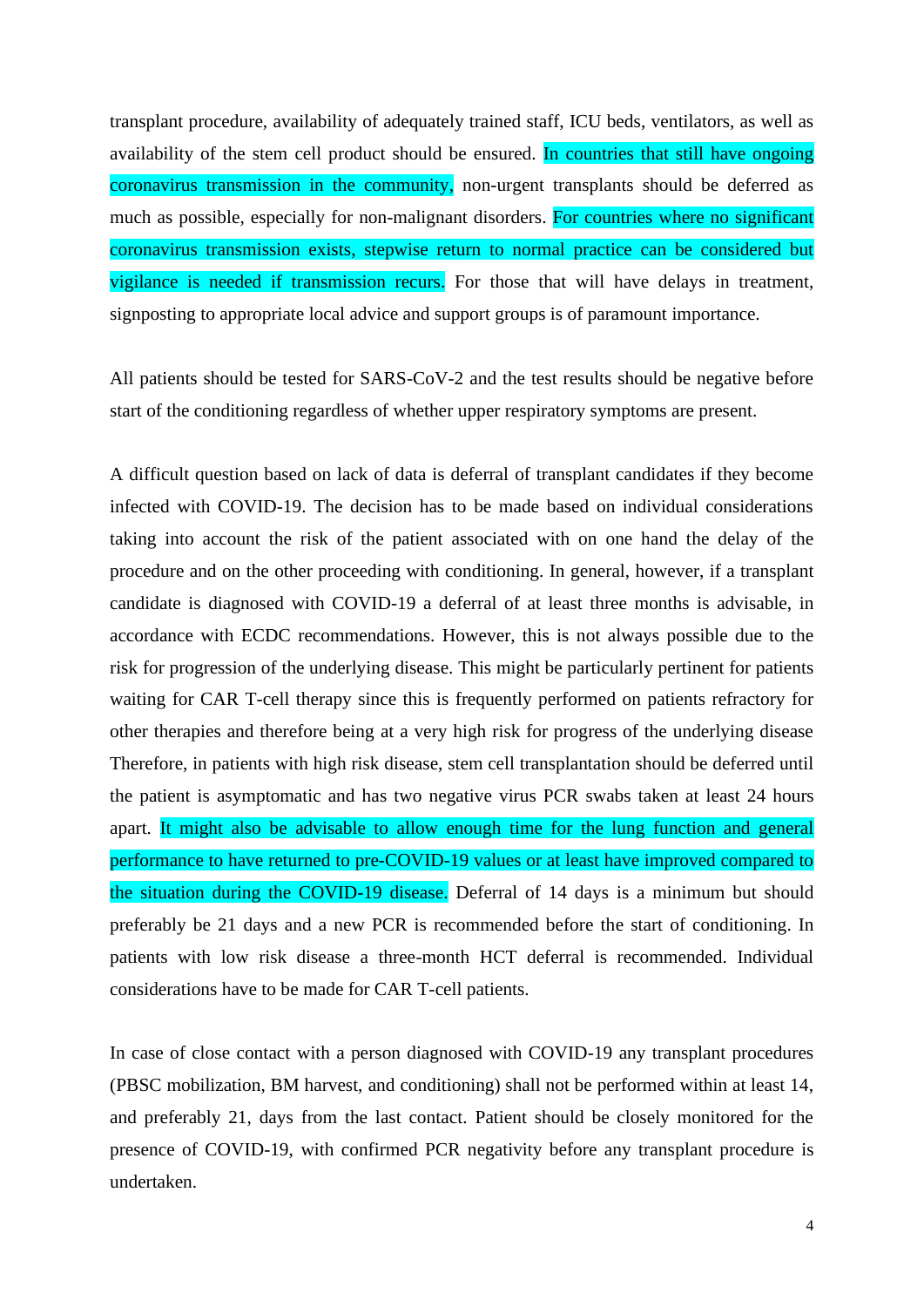#### Donor considerations

Access to a stem cell donor might be restricted either due to the donor becoming infected, logistical reasons at the harvest centers in the middle of a strained health care system, or travel restrictions across international borders. It is therefore strongly recommended to have secured stem cell product access by freezing the product before start of conditioning, and, in situations when this is not possible, to have an alternative donor as a back-up. Peripheral blood should be preferentially used unless there is a strong indication for bone marrow.

SARS-CoV and MERS-CoV have been detected in blood, although there have not been any reports of transmission from donor to recipient either in transfusion of blood products or cellular therapies<sup>1</sup>. WMDA has produced recommendations and the EBMT endorses these guidelines.

In case of diagnosis of COVID-19, donor must be excluded from donation. Collection should be deferred for at least 28 days after recovery. If the patient's need for transplant is urgent, the donor is completely well and there are no suitable alternative donors, an earlier collection may be considered if local public health requirements permit\*, subject to careful risk assessment. Risk assessment should be based on: the date of full recovery, the duration and severity of COVID-19, and the results of post-recovery testing.

\*Note that there is evidence that SARS-CoV-2 RNA can remain detectable by PCR in nasopharyngeal samples for an extended period after full recovery. Nasopharyngeal shedding does not equate to viremia, and other coronaviruses (including SARS-CoV-1 and MERS-CoV) have not displayed transmissibility via blood or HPC. Nonetheless, a donor with detectable nasopharyngeal SARS-CoV-2 RNA could be considered a potential infective risk to staff and other donors at a collection centre."

In case of close contact with a person diagnosed with SARS-CoV-2, the donor shall be excluded from donation for at least 28 days. Donor should be closely monitored for the presence of COVID-19. If the patient's need for transplant is urgent, the donor is completely well, a test is negative for SARS-CoV-2 and there are no suitable alternative donors, earlier collection may be considered subject to careful risk assessment.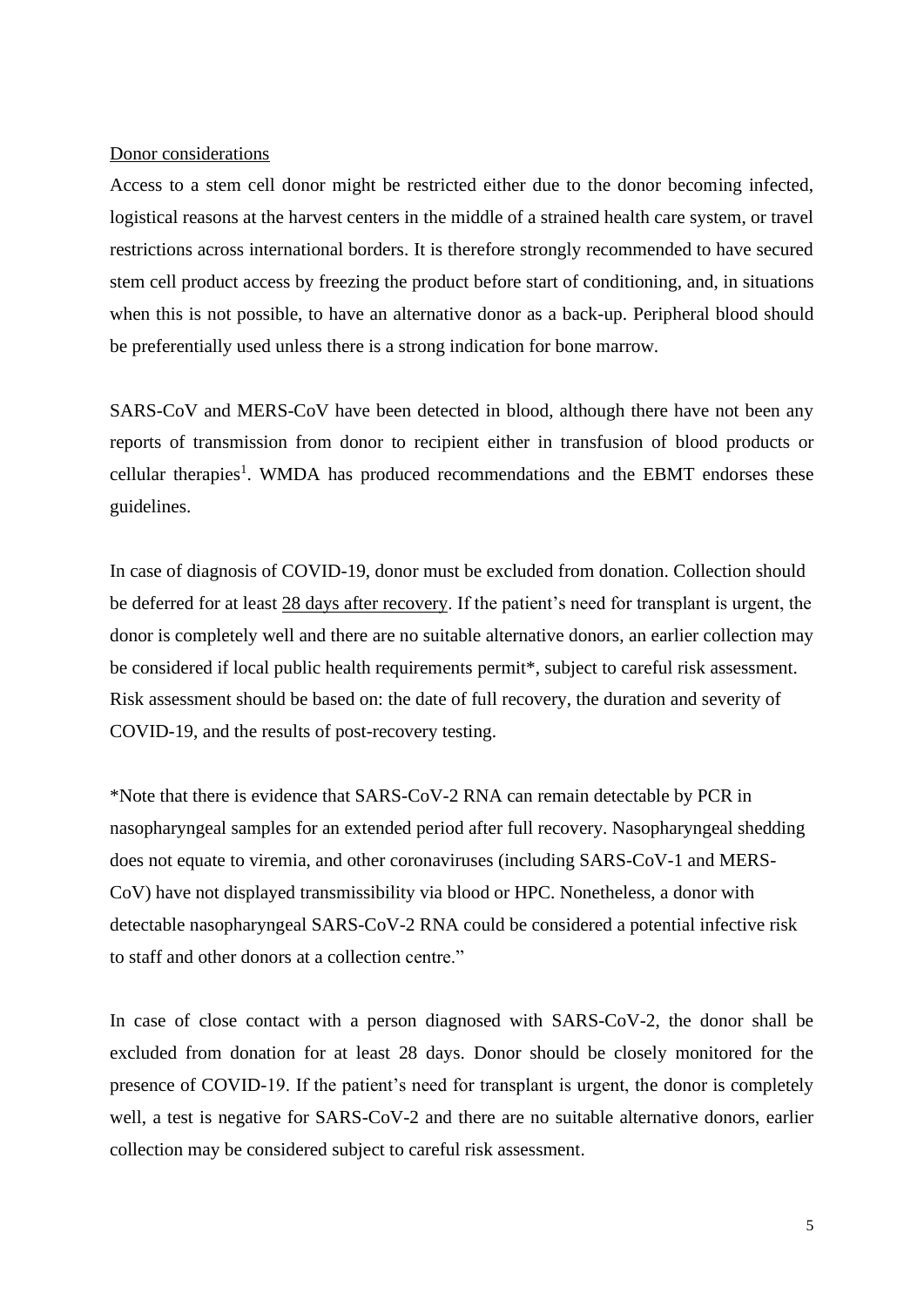Donors within 28 days of donation should practice good hygiene and be as socially isolated as feasible during this period. Unnecessary travel should be avoided. Donors should have been asymptomatic for at least 14 (preferably 21) days before donation. It is recommended that donors are tested for COVID-19 prior to starting the mobilization procedure if non-frozen cells are planned to be used. Stem cell products can also be frozen at the harvest site if the transport is expected to be prolonged.

#### DIAGNOSIS AND MANAGEMENT OF COVID-19

#### Diagnosis of COVID-19

Diagnostic procedures for COVID-19 should follow national or local guidelines. It is important to note that a test for SARS-CoV-2 in nasopharyngeal swab can be falsely negative and needs to be repeated if there is a strong clinical suspicion of COVID-19. The performance of testing is better in samples from the lower than from the upper respiratory tract (sputum or bronchoalveolar lavage). It is also important to test for other respiratory viral pathogens including influenza and RSV preferably by multiplex PCR.

### SARS-CoV-2 infected patients,

Patients, who are positive for SARS-CoV-2 should not be treated in rooms with laminar air flow or other rooms (HEPA) with positive pressure unless the ventilation can be turned off. All patients positive for SARS-CoV-2 in an upper respiratory tract sample should undergo chest imaging, preferably by CT, and evaluation of oxygenation impairment. Routine bronchoalveolar lavage (BAL) is not recommended if a patient tested positive for SARS-CoV-2 given risk of transmission amongst health care workers unless a co-infection is suspected. Co-pathogens should be evaluated and treated.

#### Treatment

Treatment of COVID-19 positive transplant recipients and CART-cell patients: Currently there is no approved treatment options in Europe and there is no available vaccine. Several drugs have been studied in prior coronavirus outbreaks (SARS-CoV and MERS-CoV) and though some benefit has been demonstrated, the data are inconclusive. Remdesivir has demonstrated *in vitro* and *in vivo* activity in animal models against the viral pathogens MERS and SARS, which are also coronaviruses and are structurally similar to SARS-CoV-2. The limited preclinical data on remdesivir in MERS and SARS indicate that remdesivir may have potential activity against COVID-19<sup>2-4</sup>. Remdesivir has been approved in the USA and Japan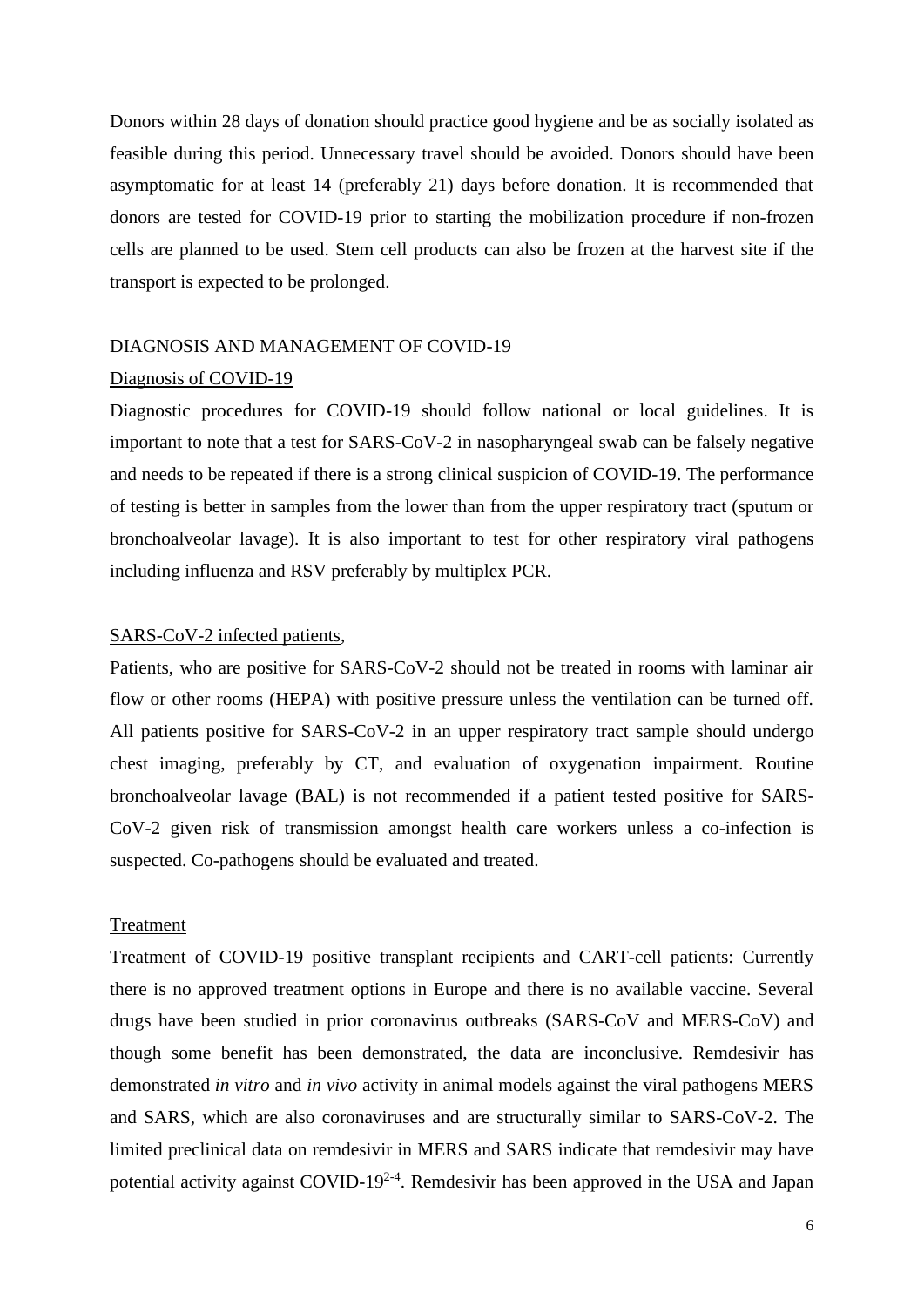for treatment of COVID-19 and the EMA has granted compassionate use. One randomized clinical trial from China did not show improvement, while in a randomized trial from the US in 1063 patients remdesivir shortened the time to recovery in adults with Covid-19 pneumonia, with non statistically significant impact on mortality  $(7.1\% \text{ vs. } 11.9\%)^5$ . Lopinavir/ritonavir has also been used but a published trial failed its primary endpoint<sup>3,6</sup>. A combination of lopinavir/ritonavir with ribavirin and interferon-beta was reported to improve viral clearance and alleviation of symptoms compared to lopinavir/ritonavir given alone<sup>7</sup>. Chloroquine and hydroxychloroquine have also been used with data suggesting reduction of viral load and have been used for therapy with varying results and toxicity  $2,8-11$ . Several competent authorities have warned about the risk for severe side effects especially cardiac side effects (QT prolongation, particularly if other QT prolonging drugs are co-administered) and some competent authorities warn against use especially in outpatients. Hydroxychloroquine given as postexposure prophylaxis in a randomized trial did not reduce the risk for Covid-19. Nonetheless, due to several methodology questions the results of this trial are more provocative than definitive, suggesting that the potential prevention benefits of hydroxychloroquine remain to be determined. EMA recommends that these drugs should be given in the context of a clinical trial. More studies are ongoing. Interferon- $\alpha$  is also being studied.

Since an important part of the pathology seems to be cytokine release, different therapies addressing this syndrome have been tested. Tocilizumab, which is approved for cytokine release syndrome after CAR-T cell therapy, have been used and is approved in China<sup>12,13</sup>. Data on the use of corticosteroids are contradictory. Short-term corticosteroid therapy was associated with lower mortality in immunocompetent patients with COVID-19 associated ARDS. Several other anti-inflammatory treatments are being studied.

Some data suggest that use of angiotensin conversion enzyme inhibitors and angiotensin II receptor blocker might be implicated in development of organ failure in COVID-19 patients<sup>14,15</sup> but lower mortality has also been reported with the use of these drugs  $16$ . Therefore, discontinuation of these drugs is not recommended. Similarly, it has been suggested that NSAIDs might have negative effects and therefore acetaminophen/paracetamol are preferred as anti-pyretics.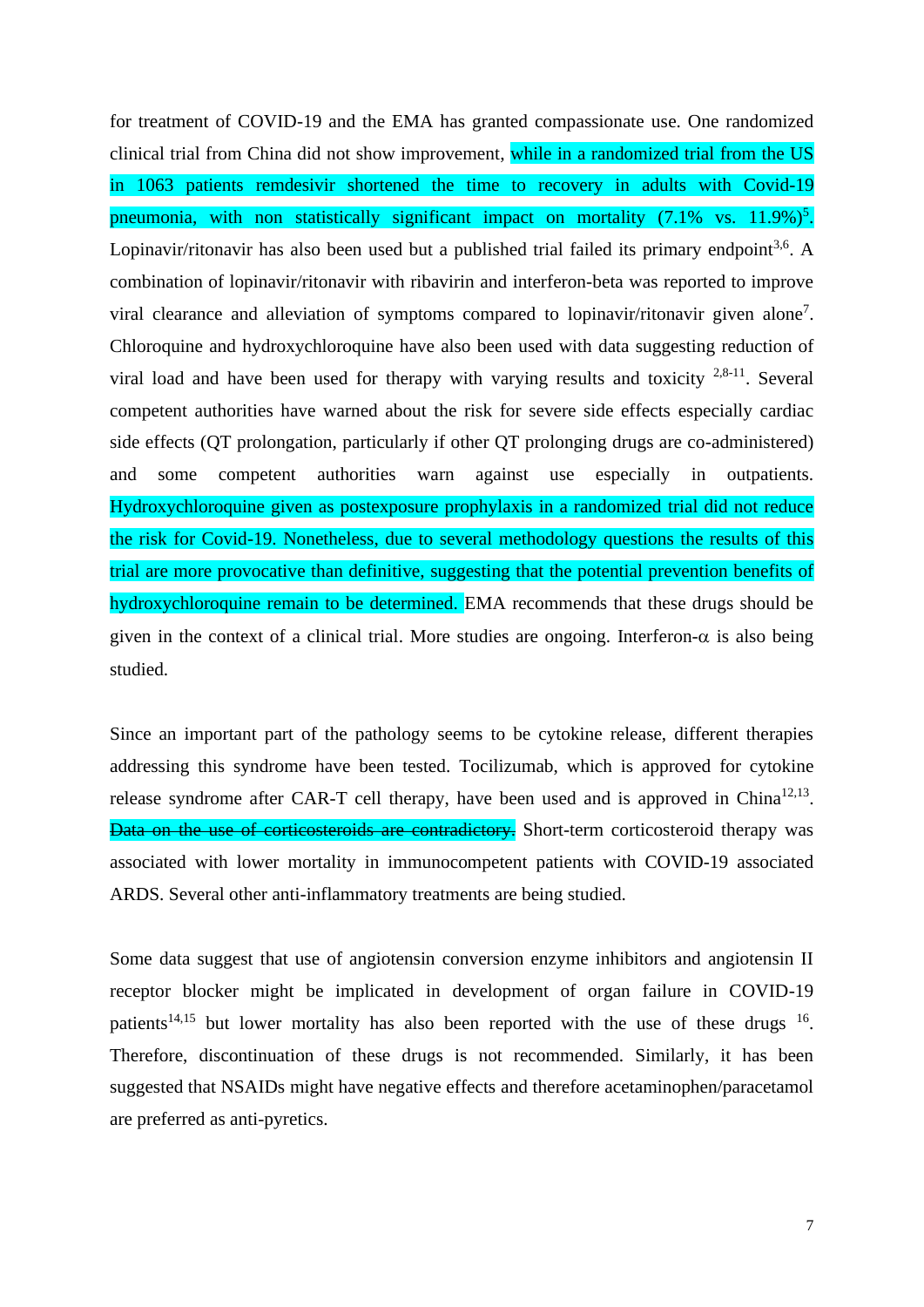At this point no clear recommendations can be made on specific therapies due to limited data and unknown risk vs benefit. Even less data is available for pediatric patients. Therapy should be given in close collaboration with specialists in infectious diseases. Despite FDA approval of remdesivir, it is still unclear how it optimally should be used. Later in the course of the infection anti-inflammatory therapy with corticosteroids and/or tocilizumab has been shown to be of value in non-transplant patients. Supportive care is crucial including non-invasive ventilation and anti-coagulants to prevent thromboembolic complications, which can be frequent and severe in patients with Covid-19. Treatment of viral, bacterial, and fungal copathogens should be optimized. It is currently recommended that immunosuppressive prophylaxis / treatment is continued since there is no data supporting reducing immunosuppression and it might instead cause harm.

Please, report all diagnosed cases in the prospective EBMT survey both regarding transplant and CAR-T cell treated patients. The form can be obtained from  $idwp.ebmt@lumc.nl$ . As of June 11, 246 patients have been reported from 18 countries and we are collecting follow-up data, which we hope will be useful for preparing future versions of these guidelines. Preliminary data is showing approximately 30%. mortality in both allogeneic and autologous HCT recipients. Please, register patients and, in particular, fill-in the follow-up forms to allow analysis of the data.

Box 1. The WHO recommendations on how to protect yourself and the others from COVID-19

- 1. Wash your hands frequently with an alcohol-based hand rub or with soap and water.
- 2. Maintain social distancing of at least 1 meter between yourself and anyone who is coughing or sneezing.
- 3. Avoid touching eyes, nose and mouth.
- 4. Practice respiratory hygiene (covering your mouth and nose with your bent elbow or tissue when you cough or sneeze and then dispose of the used tissue immediately).
- 5. If you have fever, cough and difficulty breathing, seek medical care early, but call in advance and follow the directions of your local health authority.
- 6. Stay informed and follow advice given by your healthcare provider, your national and local public health authority since they can provide you with reliable information on whether COVID-19 is spreading in your area.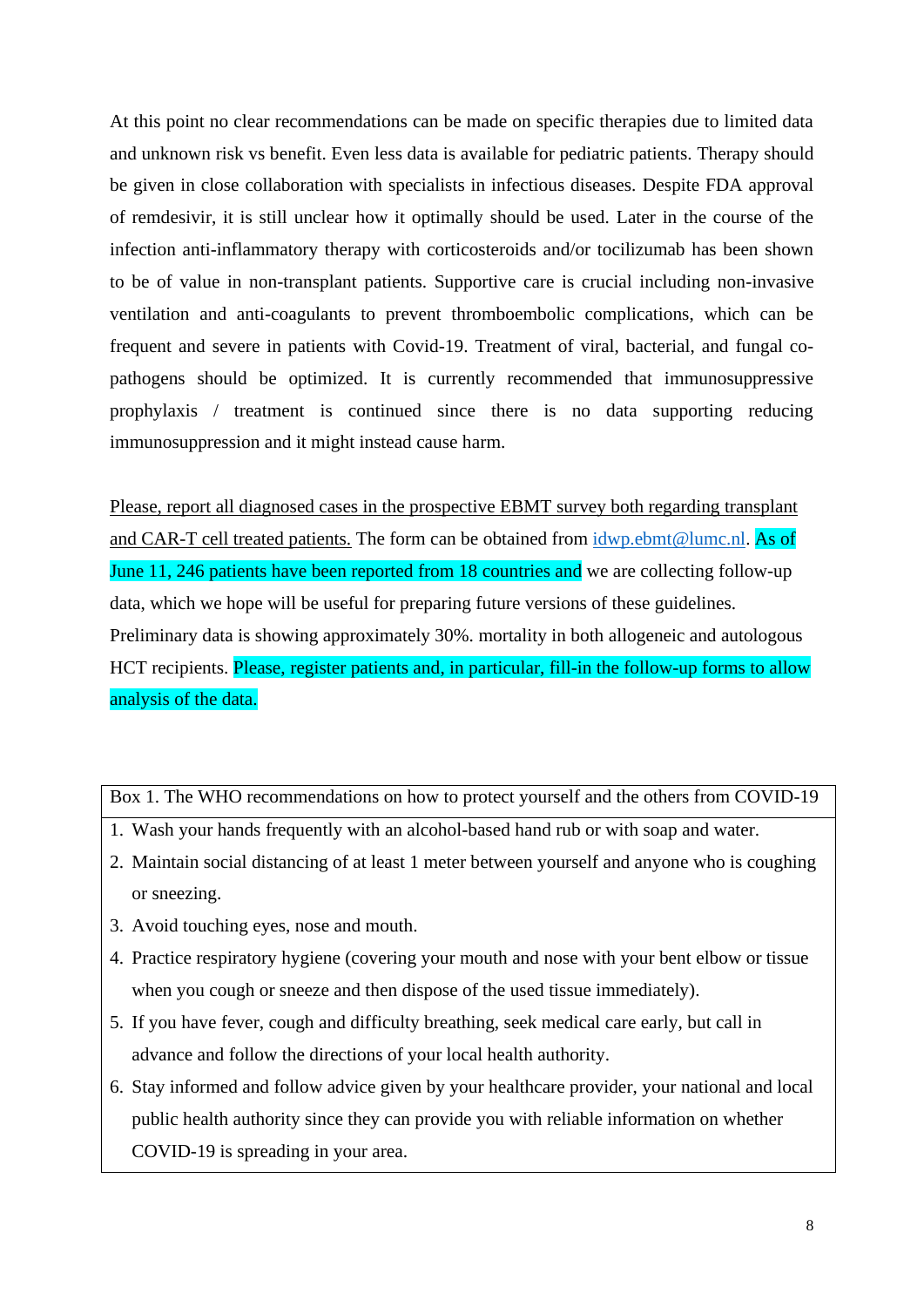7. Additionally, in case of persons who are in or have recently visited (past 14 days) areas where COVID-19 is spreading, stay at home if you begin to feel unwell, even with mild symptoms, until you recover, but if you develop fever, cough and difficulty breathing, seek medical advice promptly by calling your health provider to so you can be quickly directed to the right health facility.

*Prepared by: Per Ljungman, Jan Styczynski, Malgorzata Mikulska, Rafael de la Camara Approved by: Nicolaus Kröger, John Snowden, Harry Dolstra, Andreu Gusi*

## **REFERENCES**

1. Chang L, Yan Y, Wang L. Coronavirus Disease 2019: Coronaviruses and Blood Safety. *Transfus Med Rev*. 2020.

2. Wang M, Cao R, Zhang L, et al. Remdesivir and chloroquine effectively inhibit the recently emerged novel coronavirus (2019-nCoV) in vitro. *Cell Res*. 2020;30(3):269-271.

3. Sheahan TP, Sims AC, Leist SR, et al. Comparative therapeutic efficacy of remdesivir and combination lopinavir, ritonavir, and interferon beta against MERS-CoV. *Nat Commun*. 2020;11(1):222.

4. Gordon CJ, Tchesnokov EP, Feng JY, Porter DP, Gotte M. The antiviral compound remdesivir potently inhibits RNA-dependent RNA polymerase from Middle East respiratory syndrome coronavirus. *J Biol Chem*. 2020.

5. Beigel JH, Tomashek KM, Dodd LE, et al. Remdesivir for the Treatment of Covid-19 - Preliminary Report. *N Engl J Med*. 2020.

6. Cao B, Wang Y, Wen D, et al. A Trial of Lopinavir-Ritonavir in Adults Hospitalized with Severe Covid-19. *N Engl J Med*. 2020.

7. Zhu W, Wang Y, Xiao K, et al. Establishing and Managing a Temporary Coronavirus Disease 2019 Specialty Hospital in Wuhan, China. *Anesthesiology*. 2020.

8. Yao X, Ye F, Zhang M, et al. In Vitro Antiviral Activity and Projection of Optimized Dosing Design of Hydroxychloroquine for the Treatment of Severe Acute Respiratory Syndrome Coronavirus 2 (SARS-CoV-2). *Clin Infect Dis*. 2020.

9. Liu J, Cao R, Xu M, et al. Hydroxychloroquine, a less toxic derivative of chloroquine, is effective in inhibiting SARS-CoV-2 infection in vitro. *Cell Discov*. 2020;6:16.

10. Molina JM, Delaugerre C, Le Goff J, et al. No evidence of rapid antiviral clearance or clinical benefit with the combination of hydroxychloroquine and azithromycin in patients with severe COVID-19 infection. *Med Mal Infect*. 2020.

11. Borba MGS, Val FFA, Sampaio VS, et al. Effect of High vs Low Doses of Chloroquine Diphosphate as Adjunctive Therapy for Patients Hospitalized With Severe Acute Respiratory Syndrome Coronavirus 2 (SARS-CoV-2) Infection: A Randomized Clinical Trial. *JAMA Netw Open*. 2020;3(4):e208857.

12. Zhang X, Song K, Tong F, et al. First case of COVID-19 in a patient with multiple myeloma successfully treated with tocilizumab. *Blood Adv*. 2020;4(7):1307-1310.

13. Zhang C, Wu Z, Li JW, Zhao H, Wang GQ. The cytokine release syndrome (CRS) of severe COVID-19 and Interleukin-6 receptor (IL-6R) antagonist Tocilizumab may be the key to reduce the mortality. *Int J Antimicrob Agents*. 2020:105954.